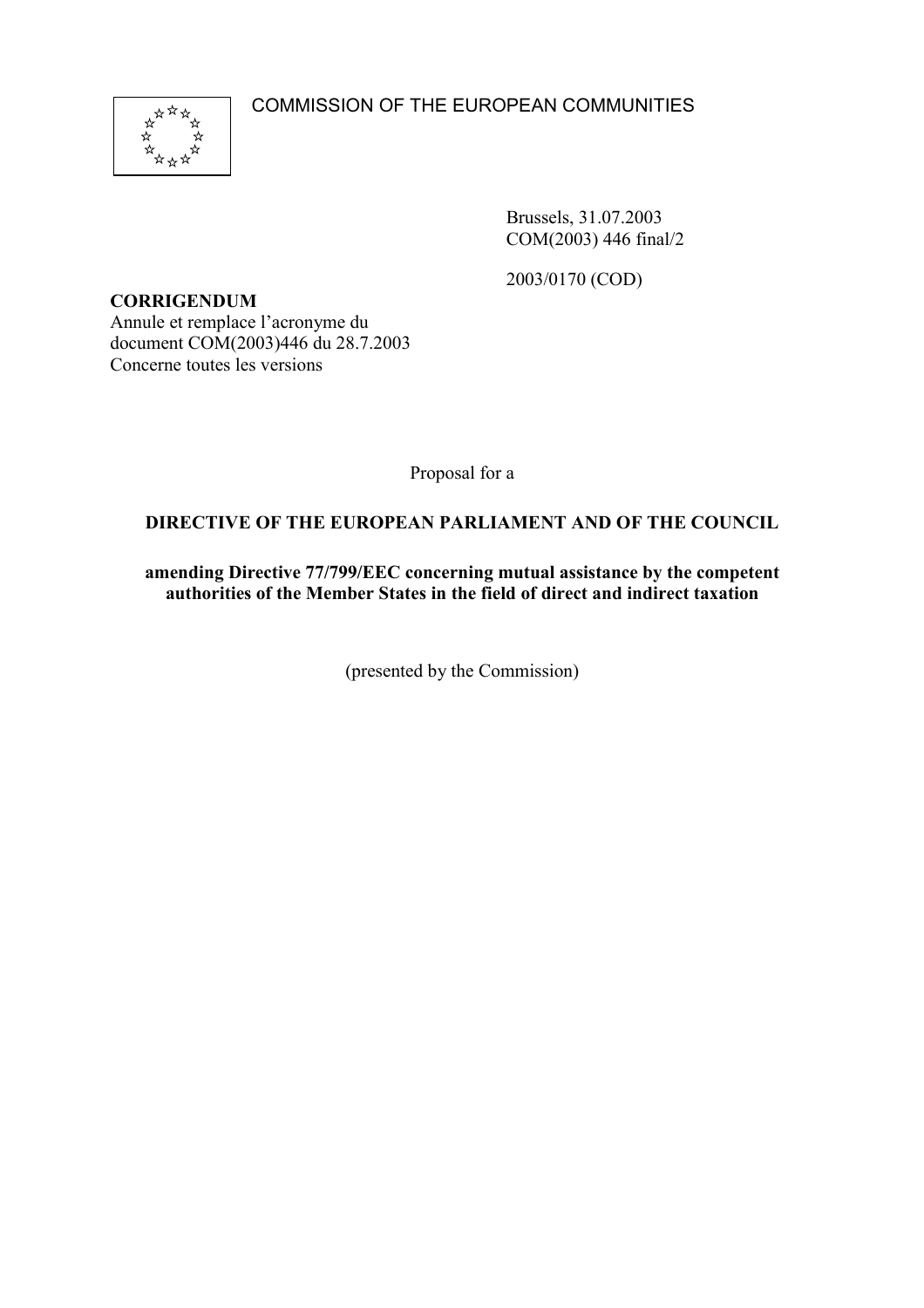# **EXPLANATORY MEMORANDUM**

#### **1. INTRODUCTION**

The Directive on Mutual Assistance dates from 1977. It sets out the rules under which the Competent Authorities of Member States provide mutual assistance and exchange of information in order that they may apply their tax laws effectively.

Such an instrument was needed because there was an ever-increasing risk that practices of tax evasion and tax avoidance across national frontiers would lead to budget losses and also to violations of the principle of fair taxation. In turn, these would give rise to distortions in capital movements and in conditions of competition with adverse effects on the operation of the common market (now the internal market).

Although, in most instances, Member States have negotiated bilateral treaties with other member States, these were not regarded as adequate to counter new forms of tax evasion and avoidance that tended to take on a multinational character. Accordingly, there was a need to strengthen the collaboration between tax administrations of Member States in accordance with a system of common principles and rules.

The Directive makes provision for three types of information exchange – information on request, automatic exchange and spontaneous exchange. It also contains safeguards relating to secrecy so that any information exchanged is handled with proper respect and consideration for the rights of taxpayers. In addition, there are limits to the exchange of information in order to ensure that there is reciprocity in the types of information that can be exchanged. It is not possible for a Member State to seek information from another Member State if the state making the request would be precluded by its own laws, or administrative practices, from obtaining similar information.

The Directive also allows collaboration between Member States and the Commission for the purposes of permanent study of the way in which co-operation procedures work in practice so that the Commission can decide whether it is necessary to propose appropriate community rules in order to bring about necessary improvements.

When it was first adopted, it applied only to direct taxes. Over time, that changed and first, Value Added tax and later, Excise Duties were brought within its scope. More recently, the Commission has presented a proposal [COM (2001) 294 final] to have an entirely separate instrument for Value Added Tax and another proposal will be made for a new instrument to deal exclusively with Excise Duties. The Directive has been in place for a quarter of a century and was designed for conditions that were markedly different than those that exist today. Thus, this is an opportune moment to review the original Directive in order to modernise it and while recognising that there are significant differences between the different types of tax, to bring its provisions into closer alignment with the arrangements for administrative cooperation and mutual assistance in relation to indirect taxes.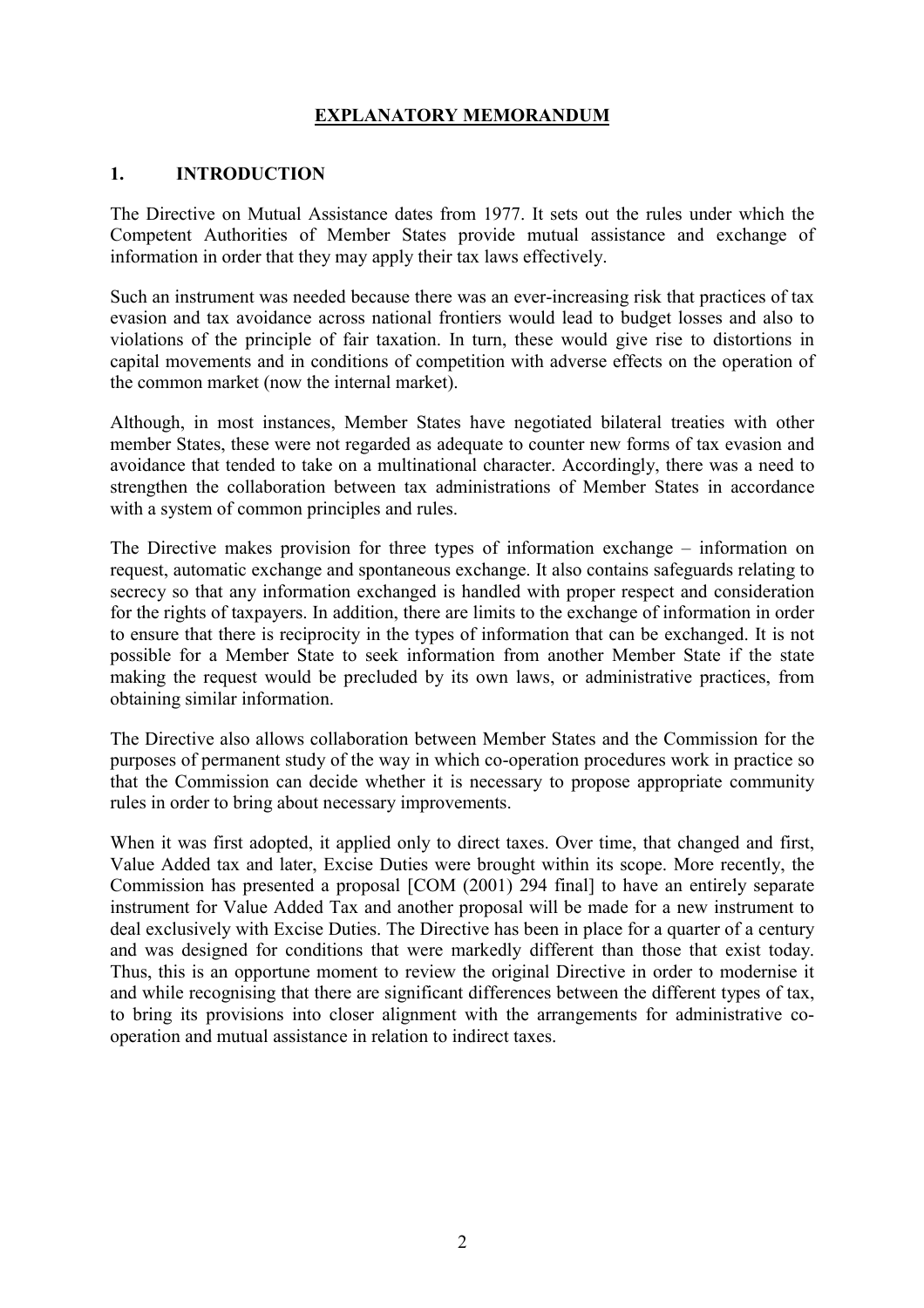## **2. THE AD-HOC WORKING PARTY ON TAX FRAUD**

In September 1999, the Committee of Permanent Representatives (COREPER) set up a working party consisting of high level tax officials responsible for tax control, designated by the member States and a representative of the Commission. It was chaired by the Member State holding the Presidency of the Council and was required, by 30 May 2000, to present a report to the COREPER with a view to submission to the ECOFIN Council. The AD-hoc Working Party's terms of reference included the following matters:

- to assess the situation concerning tax fraud at that time;
- to study possible weaknesses in existing Community rules and control systems;
- to study the efficiency of existing administrative co-operation arrangements for dealing with tax evasion and fraud in the areas of both indirect and direct taxation; and
- to examine the possibility of improved administrative co-operation in these areas, making suggestions for any new arrangements or measures that it considered appropriate. It was to take account of all work done and being done in similar bodies.

The working party presented its report on time. (Council Document 8668/00 FISC 67 CRIMORG 83) It contained many recommendations. Some of these related to matters involving the existing rules for administrative co-operation and mutual assistance, where Member States already have the power to introduce changes of an organisational nature, without the need for any additional legislation.

However, the report also called for changes to both national and community legislation. It pointed out that the existing Directive needed to be improved in order to eliminate certain weaknesses that the report's authors had identified.

After the ECOFIN Council had taken due note of the report's contents, the Commission undertook to consider the ways in which the Ad hoc Working Party's recommendations could be taken forward, in so far as they concerned direct taxation. Accordingly, the Commission initiated discussions within the framework of a Commission-chaired working group comprising experts from Member States. Deliberations were conducted in this forum, on the occasion of three separate meetings, in order to search for a consensus view.

#### **3. OUTLINE OF THE PROPOSED CHANGES TO THE EXISTING ARTICLES AND THE NEW PROVISIONS BASED ON THE SPANISH PROPOSALS**

- 1. *Article 1.* This article sets out the changes being proposed in relation to the existing articles of the main Directive.
- 2. The first change that is proposed relates to article 2 of the Directive dealing with exchange of information on request. Article 2.2 recognises that the competent authority of one Member State will often need to carry out enquiries in order to obtain the information needed to respond to a request from the competent authority of another Member State.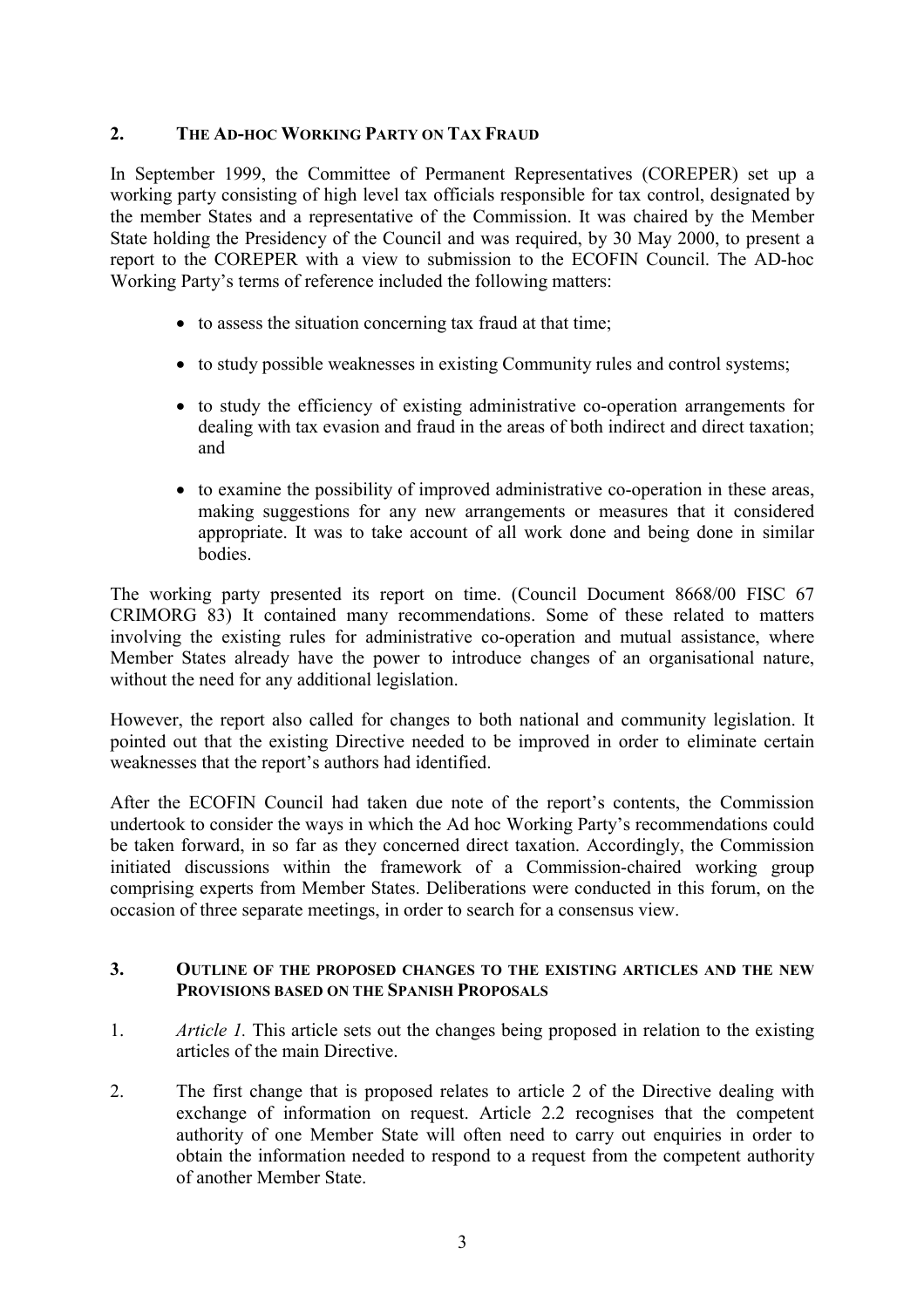- 3. A number of Member States have procedures in their domestic law that require them to notify a taxpayer that a request for assistance has been received from the competent authority of another Member State. The Ad Hoc Group identified this as a weakness in existing procedure because it often limited the benefit derived by the requesting State from any information subsequently obtained as well as slowing down the information gathering process. Delay of that kind can undermine the investigation process and only serves the interests of the tax evader.
- 4. There is no such similar requirement in the case where those Member States make enquiries on their own behalf. The result of these different procedures is that it takes considerably longer to obtain information on behalf of another Member State than it does to obtain information for a domestic enquiry. Such delay is inimical both to the interest of the Member State that is trying to enforce its tax laws and also to the overall interests of the European Union because the smooth working of the internal market is also affected.
- 5. The proposal is that the Directive be amended so that any request for information is treated as made under the domestic laws and practices of the State in which the authority collecting the information is situated. The text of the suggested amendment is identical to that contained in the proposal relating to VAT in article  $5(3)$ .<sup>1</sup>
- 6. Another area of weakness that the *Ad Hoc* Group identified in the existing Directive can be found in existing article 7.1. Currently, it is only possible to disclose information where the competent authority of the Member State that supplied it makes no objection. The Ad Hoc Group pointed out that the existing text gave rise to ambiguity. Some Member States took the view that it was necessary to obtain the explicit approval of the supplying competent authority before using the information in judicial proceedings. Other Member States held the contrary view that tacit approval could be assumed if no objection had been raised. The purpose of the text is to eliminate any possible delay, by rendering it unnecessary to suspend court action pending clarification, in those Member states that consider explicit approval is necessary. The position would be free from any doubt right from the outset.
- 7. The existing text of article 8.1 was seen in some quarters as being open to more than one interpretation. The Commission would like to use this opportunity to revise the text to remove any such ambiguity. During the discussions in the experts' working group, Member States agreed with the Commission's interpretation that the current wording did not allow a Member State to refuse to obtain and exchange information on the grounds that the information in question was not required for its domestic tax purposes. It only applied to types of information that the Member State could not collect or use even for its own purposes. The redrafting of the paragraph is intended to ensure that this is no longer a matter for interpretation but is now stated in explicit terms.
- 8. The terms of the existing text of paragraph 8.3 were also the subject of possible ambiguity concerning the identification of the "State concerned." Did this refer to the State from whom information had been requested or was it referring to the State that had requested information? In the Commission's view, it can only be a reference to the State that has requested information. Member States agreed that this was the

 $\overline{a}$ 

COM (2001) 294 final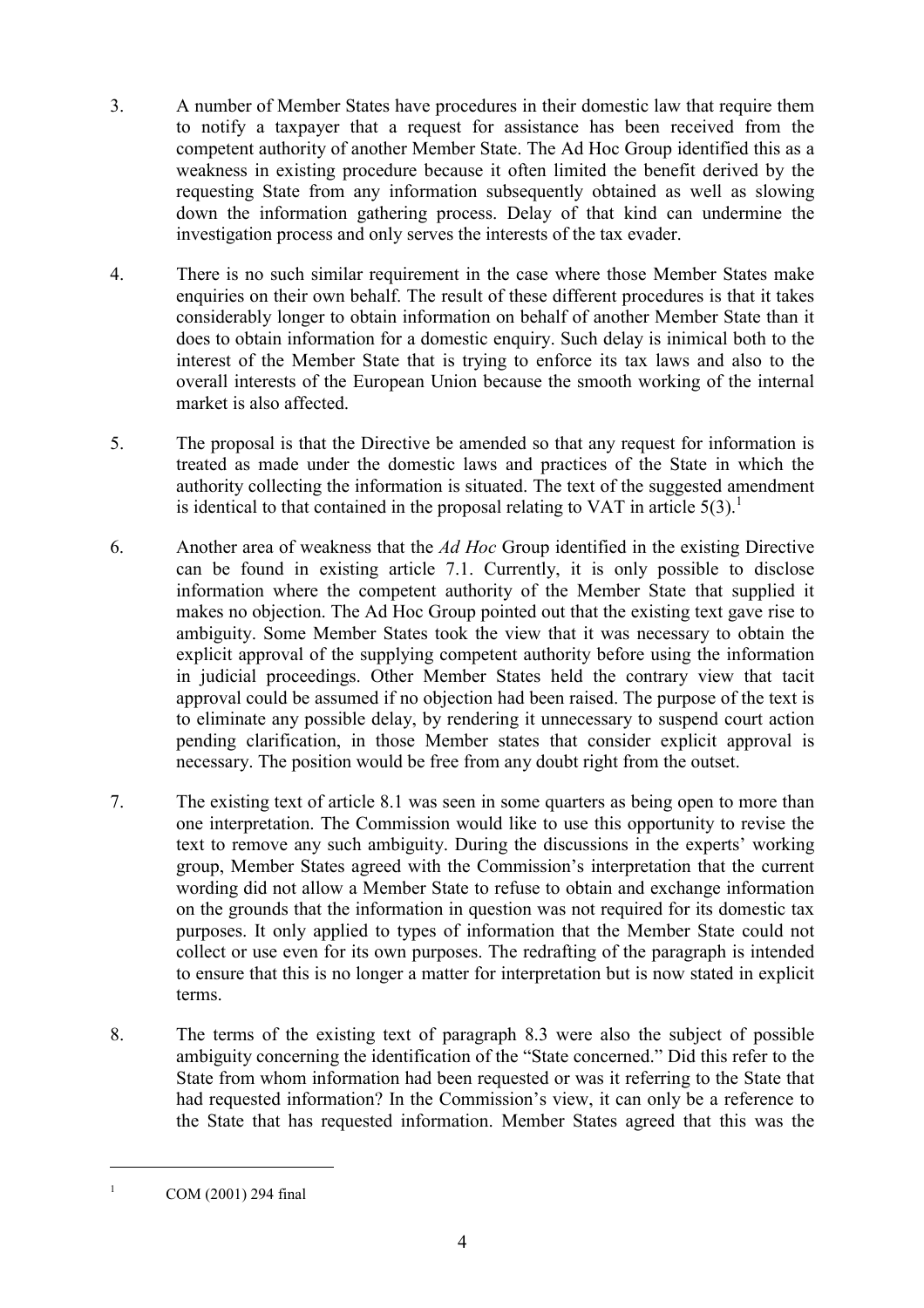correct interpretation and the amendment is designed to remove any possible ambiguity.

- 9. The proposed new Directive also introduces new material reflecting suggestions made during the course of the meetings held in the experts' working group. They are designed to align the provisions relating to direct taxation more closely with those that are being adopted in relation to indirect taxation.
- 10. The proposed new article 8a sets out the procedure to be followed where it is necessary to notify a taxpayer of instruments or decisions emanating from the administrative authorities of the Member State where the tax liability arises.
- 11. The requirement for such notification does not exist in every Member State. However, it would be highly beneficial for those Member States where notification is required if the procedures could be carried out on their behalf by the competent authority of another Member State. Where the latter State does not require such procedures, in relation to the enforcement or recovery of tax debts under its domestic laws, it is likely that its tax officials will not be aware of their importance for the requesting State. The proposed amendment of the Directive will emphasise the importance of such procedures and facilitate any later action under the Directive relating to Mutual Assistance on Recovery of claims.
- 12. The proposed new article 8b deals with simultaneous controls of the affairs of a single taxpayer operating in two or more Member States. Simultaneous controls are regarded as one of the most efficient ways in which competent authorities can exchange information. The *Ad Hoc* Group had urged that consideration be given to tackling abuses involving under-invoicing and over-invoicing, where transactions took place between related entities in cross-border situations (transfer-pricing), by stepping up information exchange. It suggested that synchronised inspections would be one way of developing increased co-operation between tax administrations. The amendment to the Directive would make it possible to have these types of controls but only where the competent authorities agreed that they wanted to take part.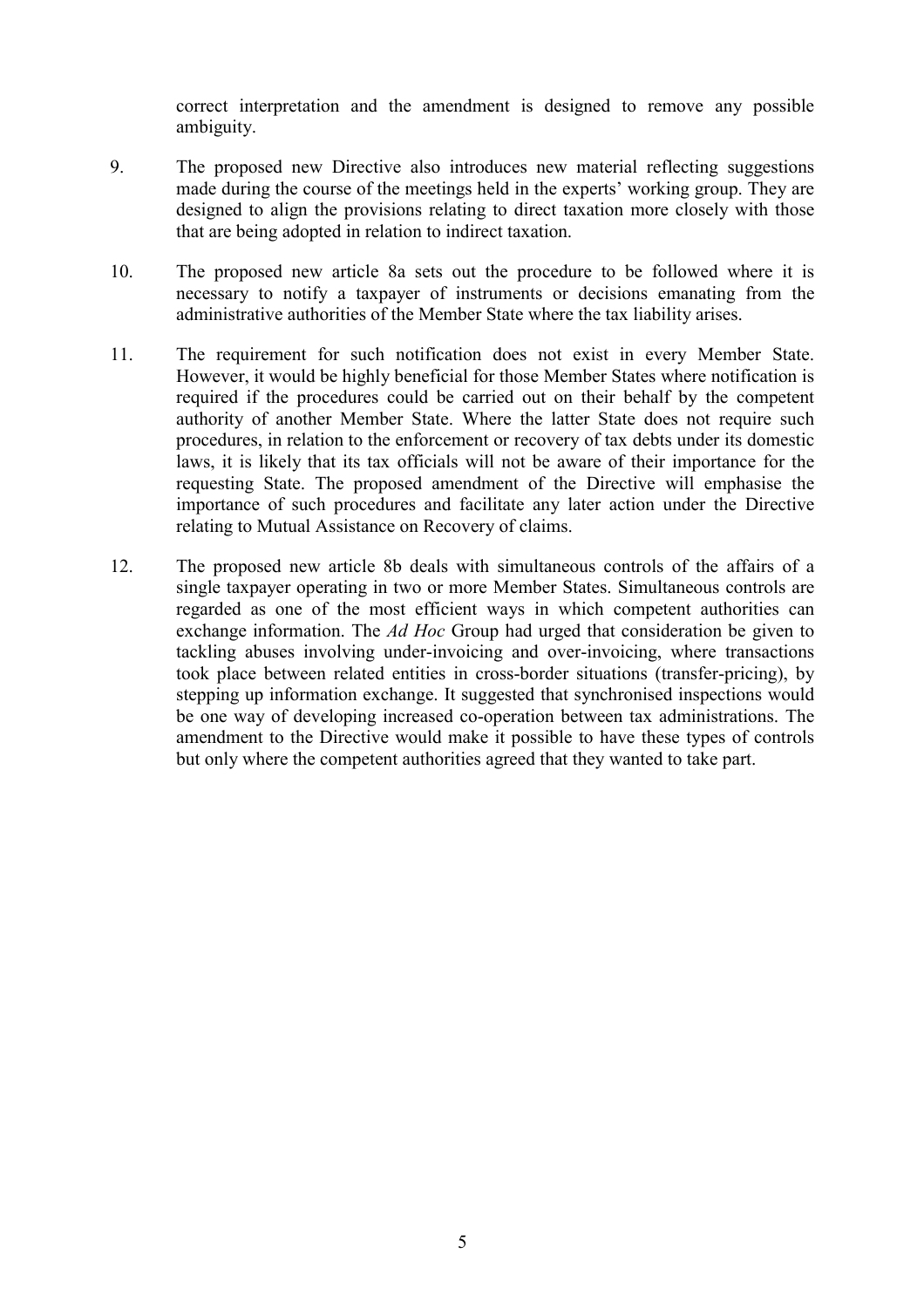2003/0170 (COD)

# Proposal for a

# **DIRECTIVE OF THE EUROPEAN PARLIAMENT AND OF THE COUNCIL**

# **amending Directive 77/799/EEC concerning mutual assistance by the competent authorities of the Member States in the field of direct and indirect taxation**

# THE EUROPEAN PARLIAMENT AND THE COUNCIL OF THE EUROPEAN UNION,

Having regard to the Treaty establishing the European Community, and in particular Article 95 thereof,

Having regard to the proposal from the Commission<sup>2</sup>,

Having regard to the opinion of the European Economic and Social Committee<sup>3</sup>,

Whereas:

- (1) Directive 77/799/EEC of 19 December 1977 concerning mutual assistance by the competent authorities of the Member States in the field of direct and indirect taxation<sup>4</sup> established the ground rules for administrative co-operation and the exchange of information between Member States in order to detect and prevent tax evasion and tax fraud. It is essential to improve, expand and modernise those rules.
- (2) When a Member State conducts enquiries in order to obtain the information necessary to respond to a request for information, that State should be regarded as acting on its own account; in that way, there will only be one set of rules applying to the information-gathering process, irrespective of the location of the taxpayer concerned, and the investigation will not be undermined by delays.
- (3) It is inappropriate, if the fight against tax fraud is to be effective, that a Member State which has received information from another Member State should have to request permission to use the information in judicial or other proceedings.
- (4) It should be made clear that a Member State is not under any obligation to carry out enquiries in order to obtain the information necessary to respond to a request for assistance where either its legislative or administrative practices do not permit its competent authority to conduct enquiries or to collect such information.
- (5) It should be possible for the competent authority of a Member State to refuse information or assistance when the requesting Member State is not in a position to supply the same type of information, whether for reasons of fact or of law.

 $\overline{a}$ 

<sup>&</sup>lt;sup>2</sup> OJ C , , p. .<br>
<sup>3</sup> OJ C , , p. .<br>
4 OJ L 336, 27.12.1977, p. 15.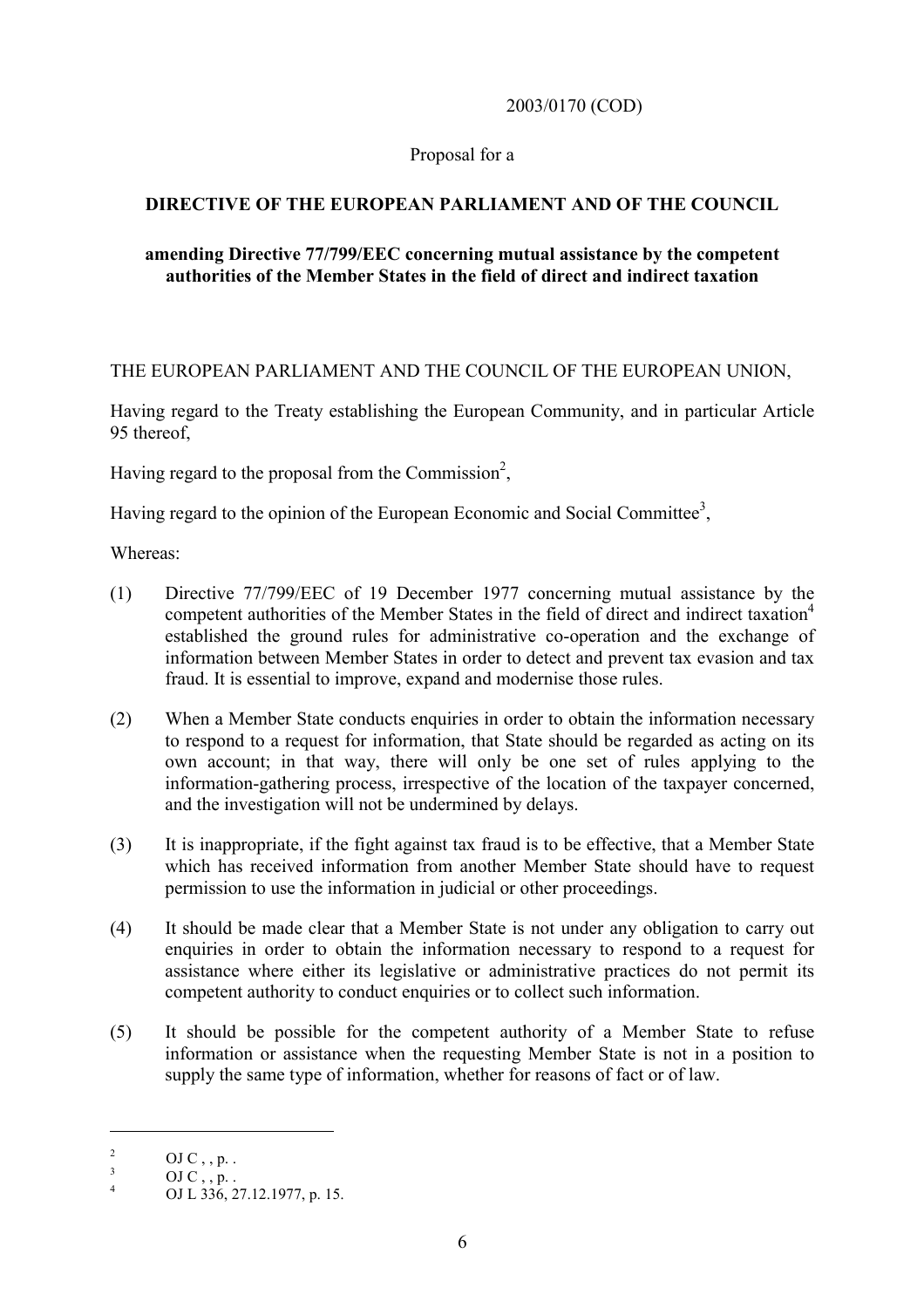- (6) In view of the legal requirement in certain Member States that a taxpayer be notified of decisions and instruments concerning his tax liability and of the ensuing difficulties for the tax authorities in cases where the taxpayer has relocated to another Member State, it is desirable that, in such circumstances, those authorities should be able to call upon the assistance of the competent authorities of the Member State to which the taxpayer has moved.
- (7) Since businesses are often organised in such a way that affiliated and related entities are established in several Member States and enter into business transactions with one another, it is often necessary to verify that arm's-length prices have been applied and to determine whether a potential loss of tax could arise in one or more Member States. It should therefore be made possible for simultaneous controls to be applied to such businesses by two or more Member States with a view to exchanging information so that the tax liability of each related entity can be correctly assessed.
- (8) Directive 77/799/EEC should therefore be amended accordingly,

# HAVE ADOPTED THIS DIRECTIVE:

#### *Article 1*

Directive 77/799/EEC is amended as follows:

(1) In Article 2(2), the following subparagraph is added:

"In order to obtain the information sought, the requested authority or the administrative authority to which it has recourse shall proceed as though acting on its own account or at the request of another authority in its own Member State."

(2) In the second indent of the second subparagraph of Article 7(1), the second part of the sentence is replaced by the following:

"such information may, however, be disclosed during public hearings or in judgements if the competent authority of the Member State supplying the information raises no objection at the time when it first supplies the information."

- (3) Article 8 is amended as follows:
- (a) Paragraph 1 is replaced by the following:

"This Directive does not impose any obligation upon a Member State from which information is requested to carry out inquiries or to communicate information, if it would be contrary to its legislative or administrative practices for the competent authority of that State to conduct such inquiries or to collect the information sought."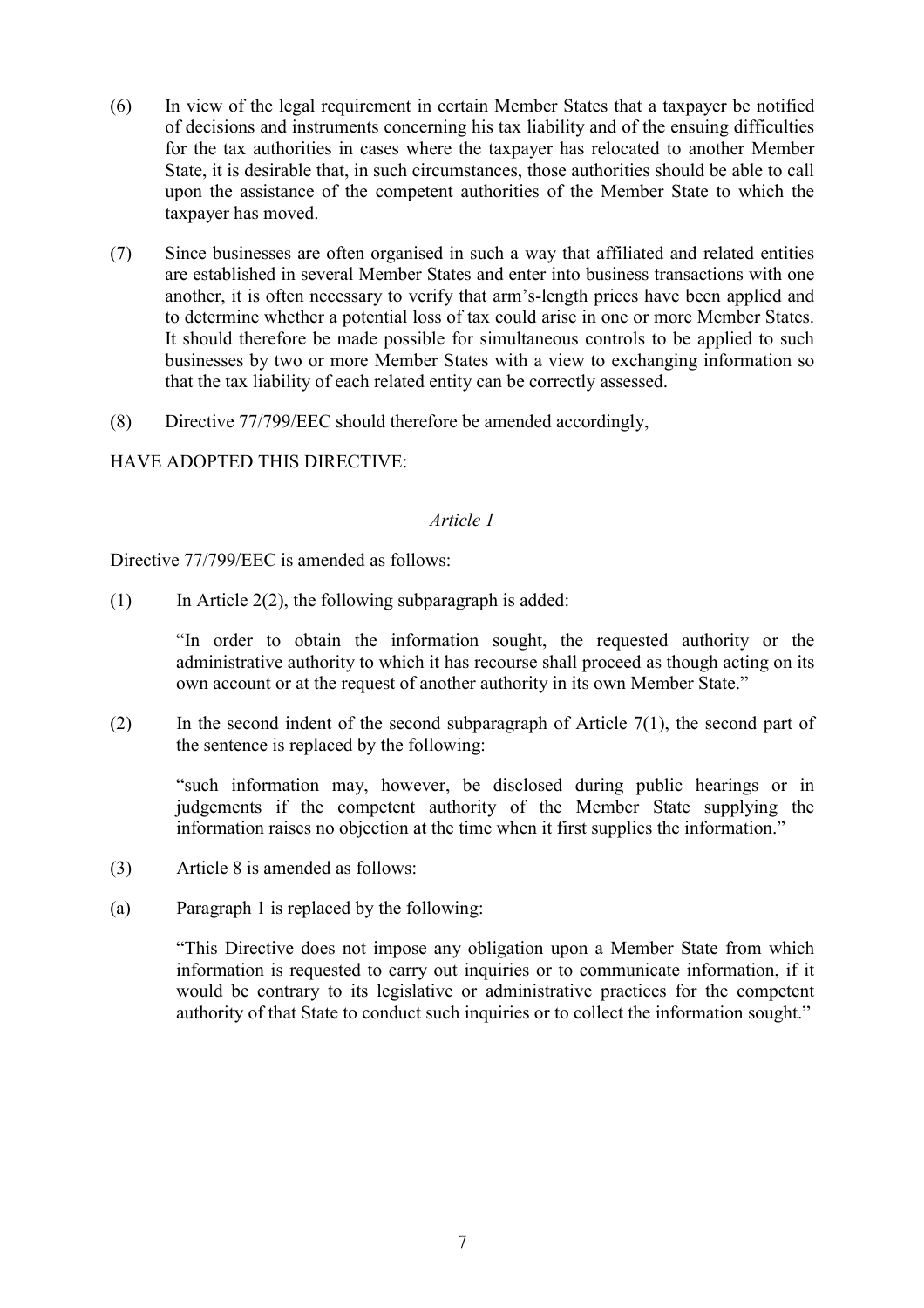(b) Paragraph 3 is replaced by the following:

"The competent authority of a Member State may decline transmission of information when the Member State requesting it is unable, for reasons of fact or law, to provide the same type of information."

(4) The following Articles 8a and 8b are inserted:

#### "Articl*e* 8a *Notification*

- 1. At the request of the competent authority of a Member State, the competent authority of another Member State shall, in accordance with the rules governing the notification of similar instruments in the Member State in which it is established, notify the addressee of all instruments and decisions which emanate from the administrative authorities of the Member State in which the requesting authority is established and concern the application in that territory of legislation on direct taxes.
- 2. Requests for notification shall indicate the subject of the instrument or decision to be notified and shall specify the name and address of the addressee, together with any other information which may facilitate identification of the addressee.
- 3. The requested authority shall inform the requesting authority immediately of its response to the request for notification and shall notify it, in particular, of the date of transmission of the decision or instrument to the addressee.

# *Article 8b*

# *Simultaneous controls*

1. Where the tax situation of one or more taxable persons is of common or complementary interest to two or more Member States, those States shall conduct simultaneous controls, with a view to exchanging the information thus obtained.

Such simultaneous controls shall be conducted whenever they would appear to be more effective than controls conducted by one Member State alone.

- 2. The competent authority in each Member State shall identify independently the taxable persons whom it intends to propose for simultaneous control. It shall notify the respective competent authorities in the other Member States concerned of the cases which, in its view, should be subject to simultaneous control. It shall give reasons for its choice, as far as possible, by providing the information which led to its decision. It shall specify the period of time during which such controls should be conducted.
- 3. The competent authority of each Member State concerned shall decide whether it wishes to take part in the simultaneous control. On receipt of a proposal for a simultaneous control, the competent authority shall confirm its agreement or its refusal to its counterpart authority.
- 4. The competent authorities of the Member States concerned shall appoint a representative with responsibility for supervising and co-ordinating the control operation."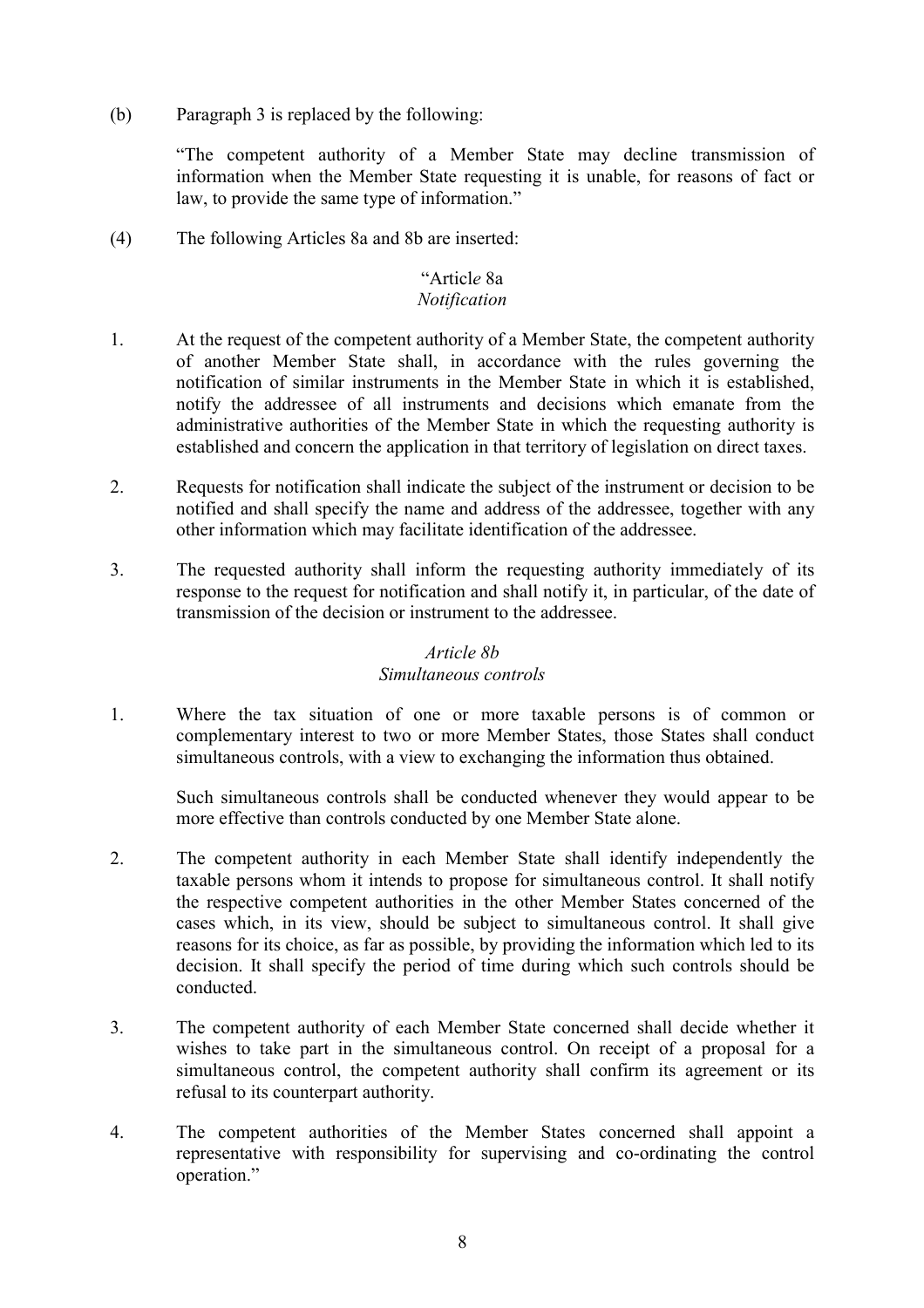#### *Article 2*

Member States shall adopt and publish, by […] at the latest, the laws, regulations and administrative provisions necessary to comply with this Directive. They shall forthwith communicate to the Commission the text of those provisions and a correlation table between those provisions and this Directive.

When Member States adopt those provisions, they shall contain a reference to this Directive or be accompanied by such a reference on the occasion of their official publication. Member States shall determine how such reference is to be made.

# *Article 3*

This Directive shall enter into force on the twentieth day following that of its publication in the *Official Journal of the European Union*.

#### *Article 4*

This Directive is addressed to the Member States.

Done at Brussels,

For the European Parliament For the Council *The President The President […] […]*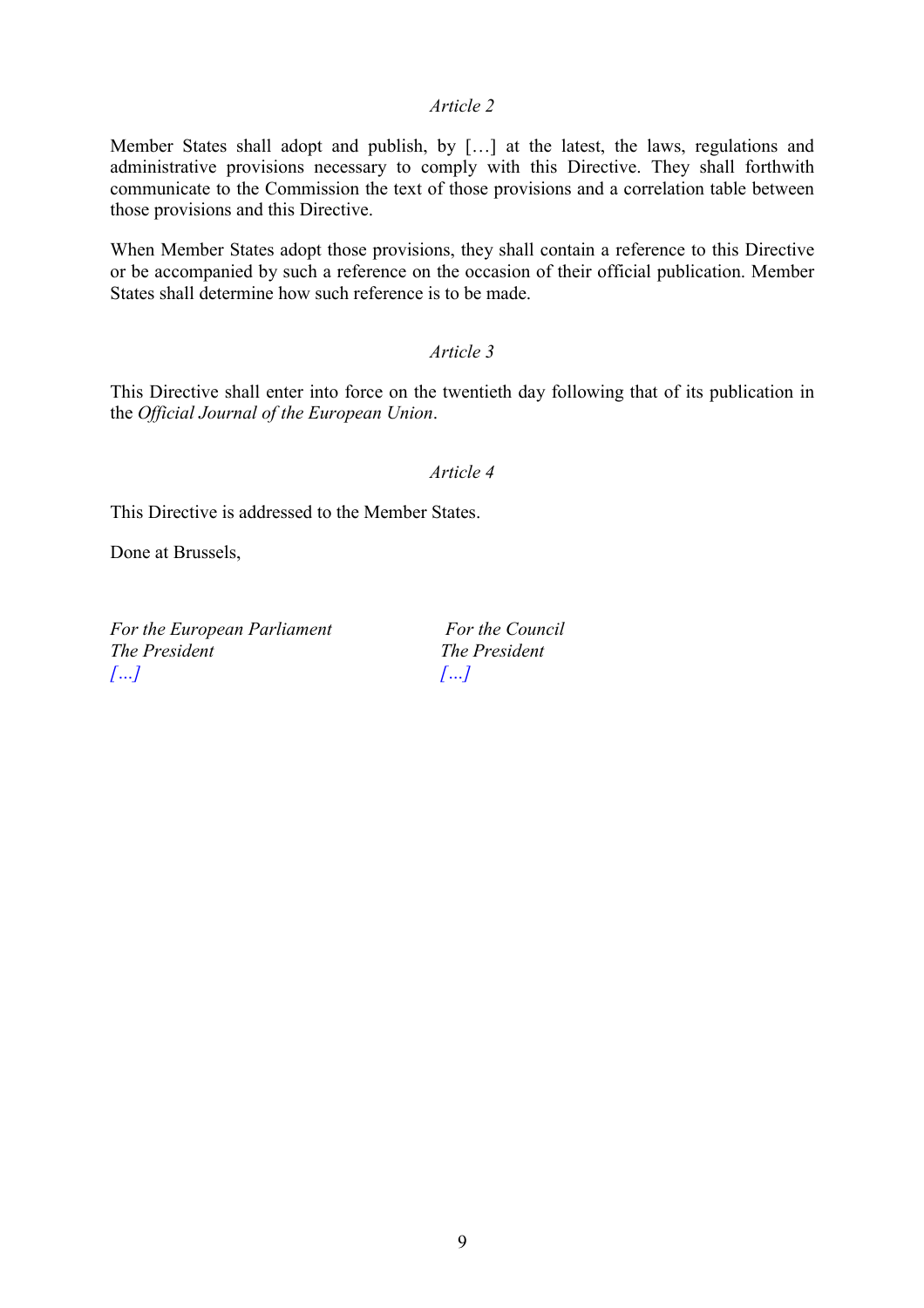# **ANNEX**

## **ASSESSMENT IMPACT FORM**

# **THE IMPACT OF THE PROPOSAL ON BUSINESS WITH SPECIAL REFERENCE TO SMALL AND MEDIUM-SIZED ENTERPRISES( SMEs)**

**Title of proposal**: Council Directive to amend Directive 77/799/EEC concerning mutual assistance by the competent authorities of the Member States in the field of direct taxation

#### **Document reference number : […]**

## **The proposal**

Practices of tax evasion and tax avoidance, extending across the frontiers of Member States, lead to budget losses and violate the principle of fair taxation. In turn, these result in distortions of capital movements and conditions of competition and adversely affect the workings of the single market. Thus, there is a strong community interest in Member States being able to enforce their tax laws effectively. The cross-border nature of these offensive practices means that national measures on their own are not sufficient. Hence, provision is needed for Member States to be able to co-operate and to provide mutual assistance.

The scope of the proposal is to modify several existing provisions of the Directive in order to make the language clearer and to shorten some of the procedures that need to be followed when assistance is requested. There are also some new elements. One of these concerns notification, in one Member State, of instruments or decisions originating in another Member State where a taxpayer has moved to the second state. Another makes provision for Member States to conduct simultaneous controls of a business that operates in a number of different countries. The Directive applies to direct taxation only because a separate instrument has been adopted for VAT and there is to be another for excise duties. It is important to keep these aligned even though direct taxes are exclusively the competence of the Member States.

#### **The impact on business**

# *Who will be affected by the proposal?*

The proposal is designed to improve the provisions of an existing Directive under which the competent authorities of Member States' tax authorities co-operate to help counteract tax evasion and tax avoidance. The need to modernise the Directive was highlighted in the report<sup>5</sup> delivered in May 2000 by the Council's *Ad hoc* Group on Tax Fraud. The only bodies that will be affected by it are the direct tax administrations of Member States.

*What will business have to do to comply with the proposal?*

Businesses will not be affected by the proposal because it does not place any new burdens on them. Hence, they will not need to do anything in order to comply with the proposal.

 $\overline{a}$ 

<sup>5</sup> Council Document 8668/00 FISC 67 CRIMORG 83